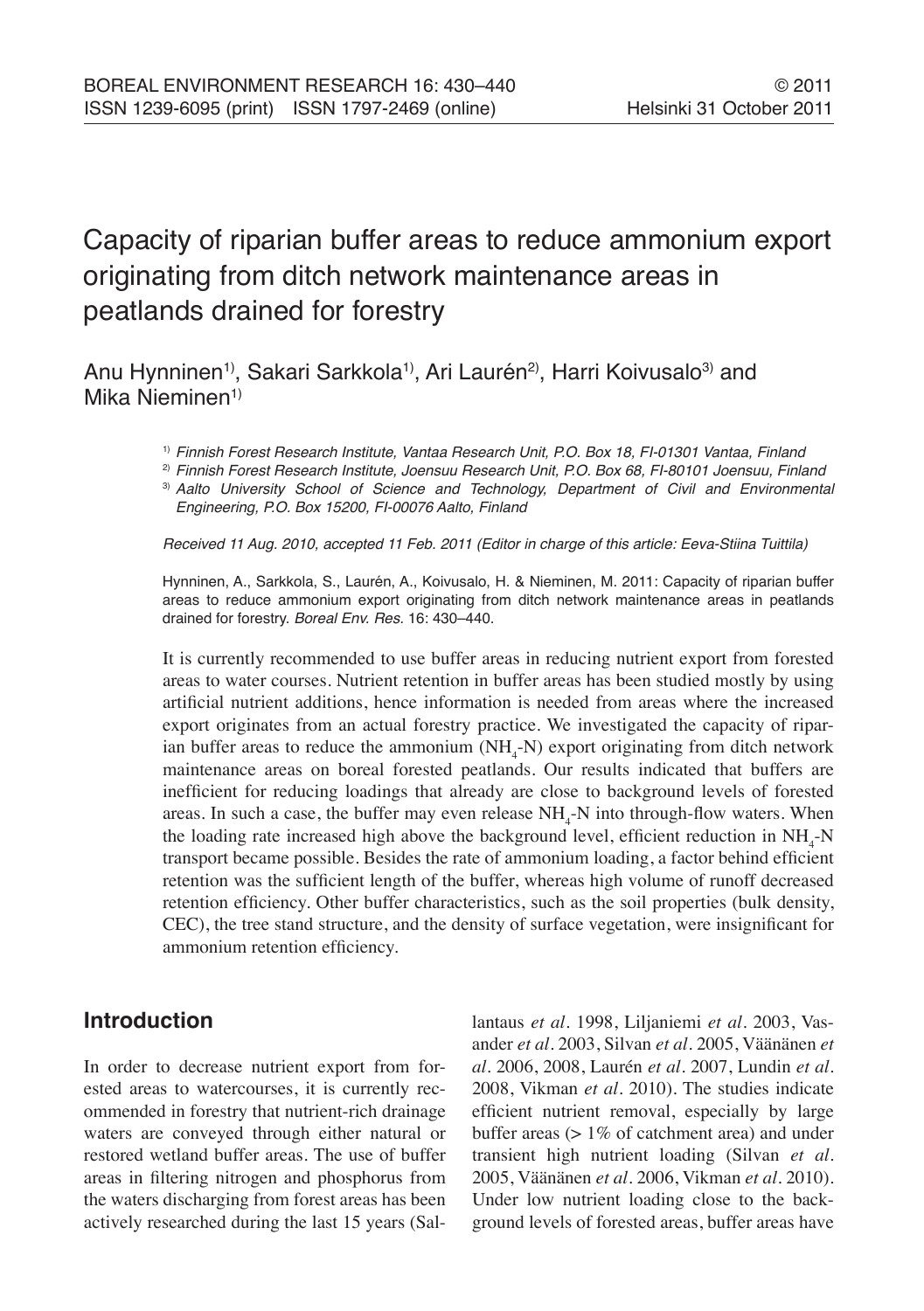little effect on through-flow nutrient concentrations or they may even act as nutrient sources to recipient waters courses (Liljaniemi *et al.* 2003, Nieminen *et al.* 2005a, Lundin *et al.* 2008). Negative retention capacity is particularly true for newly restored peatland buffers, which may release nutrients to through-flow waters during the first few years after restoration operations, such as ditch blocking and tree stand harvesting (Vasander *et al.* 2003). Low nutrient retention capacity due to saturation of nutrient sinks in soil and vegetation is unlikely to be as important factor in forested catchments as in agricultural areas (Bernot *et al.* 2006, Dorioz *et al.* 2006) and in the buffers used for waste water treatment (Sloey *et al.* 1978, Nichols 1983, Ronkanen and Kløve 2009).

The water purification capacity of buffer areas varies also depending on the rate of hydrological loading entering the buffer area, and soil and vegetation characteristics of the buffer (e.g. Lance 1972, Woltemade 2000). During high flow episodes, water residence time is short and the formation of continuous flow channels across the buffer area decreases retention efficiency (Woltemade 2000, Väänänen *et al*. 2006, 2008). Under low flow conditions, the contact time between through-flowing water and nutrient sinks in soil and vegetation is longer and the retention of soluble nutrients is more effective (Heikkinen *et al*. 1994, Sallantaus *et al*. 1998, Dosskey 2001, Väänänen *et al*. 2008). Dense vegetation cover controls the nutrient retention capacity directly by assimilating nutrients into the above-ground and below-ground parts of plants (Nichols 1983, Huttunen *et al*. 1996, Kallner Bastviken *et al*. 2009), and indirectly by slowing down the water movement. The capacity of soil to retain nutrients in buffer areas varies depending on physical and chemical soil characteristics, such as cation exchange capacity (Heikkinen *et al*. 1994) and phosphate sorption properties (Väänänen *et al*. 2008).

Where the nutrient loading rate is low, artificial addition of nutrient solutions into the water entering buffer areas at a high and steady loading rate during a time period of few days or months is a widely used approach for studying the effect of high loading on retention efficiency and the related processes (e.g. Silvan *et*  *al.* 2005, Väänänen *et al.* 2008, Vikman *et al.* 2010). However, the nutrient addition experiments are unlikely to closely simulate sporadically increased and long-lasting loadings that are shown to occur, e.g., after forest harvesting, fertilization and ditch network maintenance (Binkley *et al.* 1998, Ahtiainen and Huttunen 1999, Joensuu *et al.* 2002). The pattern and duration of nutrient loading may strongly affect nutrient retention efficiency of buffer areas and information is currently needed from areas where the increased loading originates from an actual forestry practice rather than an artificial nutrient addition. The retention of suspended solids in buffer areas receiving increased loading from areas subjected to ditch cleaning was earlier studied by e.g. Nieminen *et al.* (2005b), but soluble nutrient retention in buffer areas under high loading was only studied by using artificial nutrient additions (Silvan *et al.* 2005, Väänänen *et al.* 2008, Vikman *et al.* 2010).

Ditch network maintenance (ditch cleaning and complementary ditching) is a widely used practice in Finnish forestry in order to maintain the drainage efficiency and the good growth and productivity of tree stands on drained peatlands (Paavilainen and Päivänen 1995). However, it may have significant harmful effects on water quality of recipient streams and lakes (Joensuu *et al*. 2002, Nieminen *et al*. 2010). The most pronounced change after ditching is the increase in suspended sediment export (Joensuu *et al*. 2002, Nieminen *et al*. 2010). On the other hand, exports of phosphate and nitrate are generally not changed after ditch network maintenance and the exports of dissolved organic carbon and organic nitrogen may even decrease (Joensuu *et al*. 2002, Nieminen *et al*. 2010). However, ammonium export typically shows a clear increasing trend due to ditch network maintenance (Manninen *et al* 1998, Joensuu *et al*. 2002). In undisturbed forest areas, the concentrations of ammonium in surface waters are naturally low and increased export due to ditch network maintenance may increase eutrophication.

The aim of the present study was to investigate the capacity of riparian buffer areas in forested catchments to reduce ammonium export originating from ditch network maintenance areas in peatlands drained for forestry purposes.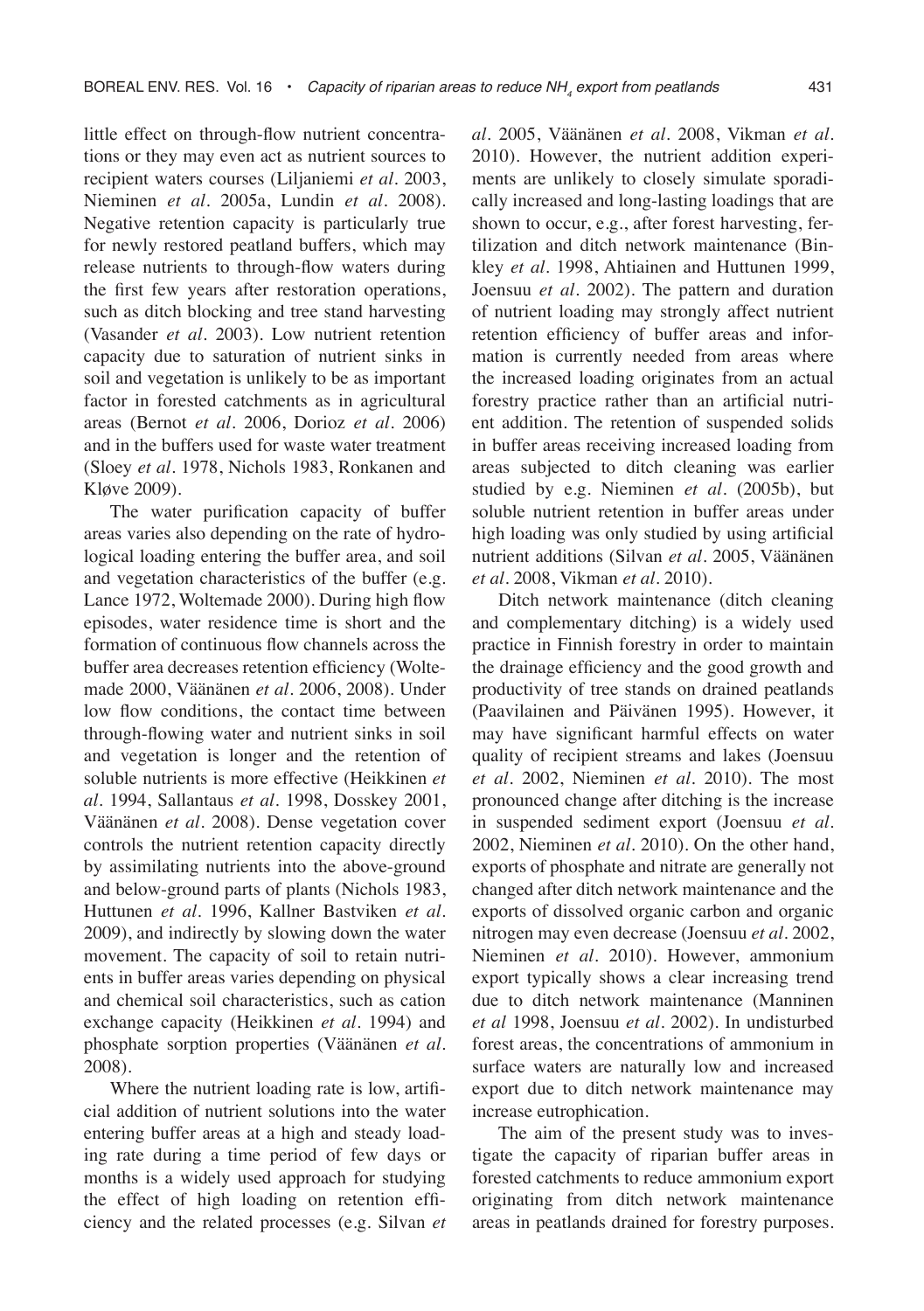

**Fig. 1**. Location of the study sites (dots) in southern and central Finland, and location of the nearby small catchments (circles) of the Finnish Environment Institute used as reference data for monthly runoff. For information about the network of small catchments, see Hyvärinen and Korhonen (2003).

Based on earlier artificial addition experiments, we hypothesized that buffer areas are efficient for retaining ammonium from through-flow waters. We further hypotheitzed the retention efficiency to be related to the soil characteristics (e.g. CEC and peat bulk density), vegetation composition and the size and shape of the buffer, the water flow into buffer area and the level of ammonium export. However, due to the different duration and pattern of  $NH_4$ -N loading caused by ditch network maintenance, we expected overall retention efficiency and the significance of the contributing factors differ from that found in artificial addition experiments.

# **Material and methods**

#### **Study sites and sampling**

The study was carried out at six watershed areas in south-central Finland (Fig. 1). At each watershed there was an old forested peatland drainage area, where the ditch network was maintained and a buffer area was constructed downstream from the outlet of the drainage network (Table 1). The description of catchments and construction of buffer areas are presented in detail in Nieminen *et al.* (2005a, 2005b), and only a brief outline of the sites is presented here. Four of the six buffer areas (Asusuo, Murtsuo, Kirvessuo and Hirsikangas) were constructed by filling in the main outlet ditch of the upstream drainage area and conducting its discharge to a downstream undisturbed and flat mire area. No active buffer area construction operations were needed at the remaining two areas (Kallioneva and Tulilahti), where the outlet ditches from the drainage areas ended in undrained areas through which the waters had been flowing long before the monitoring in the present study was started. The sizes of buffers varied from 0.09 to 1.03 hectares, accounting for 0.09% to 4.88% of the catchment areas, respectively.

The Asusuo, Hirsikangas and Kallioneva buffer areas were nearly pristine, undrained mires. The Hirsikangas and Kallioneva buffer areas were treeless mires, while the Asusuo area was covered by a dense downy birch stand (*Betula pubescens*) with an average tree height of 10 m. The Murtsuo and Kirvessuo buffer areas were drained peatlands, where the surface vegetation had undergone compositional changes from the pristine state as a result of drainage. The Murtsuo buffer area was dominated by a dense downy birch stand and the Kirvessuo buffer area was characterized by a mixed Norway spruce (*Picea abies*), Scots pine (*Pinus sylvestris*) and downy birch stand. The Tulilahti buffer area was a paludified mineral soil forest of the *Vaccinium vitis-idaea* type (Cajander 1926) and it had been cut in a seed tree position five years before the start of the study. The depth of the peat layer was  $> 1$  m at all five peatlanddominated buffer areas. The total coverage of bottom layer vegetation in the five peat covered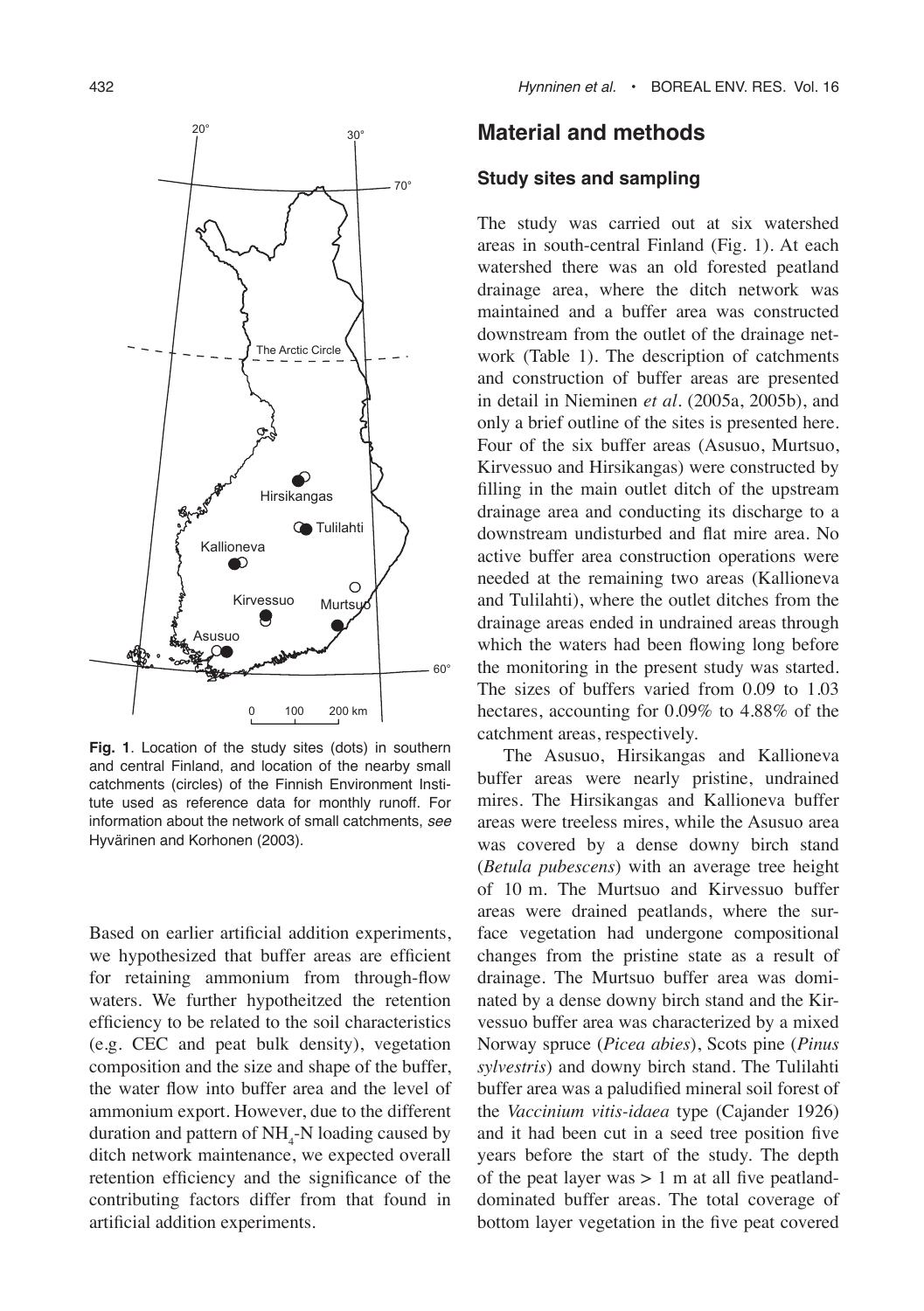buffer areas varied between 3% and 69%, and that of field layer vegetation from 4% to 43% (Table 1). The most common bottom and field layer species in the five peatland dominated buffer areas are given in Väänänen *et al*. (2008). Soil bulk density in the five peatland dominated buffer areas varied from  $0.08$  to  $0.36$  g dm<sup>-3</sup> and CEC from 90 to 422 mmol  $kg^{-1}$ . The sparse vegetation cover at Murtsuo was a result of the dense downy birch stand and the sediment that had eroded from the upstream drainage network and deposited in the buffer area. The high bulk density of soil at Asusuo was also because of the high content of mineral sediments.

The lowest parts of the Tulilahti buffer area were characterized by a number of big rocks and waters from the upstream drainage area mostly travelled as channel flow between these rocks and bulk soil (silty till). Most of the water flow at the other buffer areas occurred as an overland flow (or a sheet flow) across the relatively flat buffer areas. Contribution of the channel flow to

the total surface flow was largely related to the size of the buffer, i.e. the channel flow was considerable in small areas, but almost totally absent in Hirsikangas and Kallioneva.

In each buffer area, sampling of inflow and outflow waters was started as soon as the buffer construction operations were finished, namely in summer 1995 at Murtsuo and Asusuo, in summer 1996 at Kirvessuo, in winter 1996 at Tulilahti, and in spring 1998 at Kallioneva and Hirsikangas. The sampling continued until the end of 2000 in Tulilahti and until the end of 2001 at all other sites. Sampling was started during snowmelt in spring and continued untill the freezing of waters in late autumn. The sampling interval was twice a week during spring and from weekly to biweekly during other seasons. The inflow samples were taken either from the overflow of a V-notched weir (Asusuo, Murtsuo, Kallioneva) or directly from flowing water in the inlet ditch. Outflow water sampling also occurred at a V-notched weir (Kallioneva and Hirsikangas)

**Table 1**. Background information of the studied buffer areas (BAs).

|                                      | Asusuo                     | Kirvessuo                  | Tulilahti                  | Murtsuo                    | Hirsikangas                | Kallioneva                 |
|--------------------------------------|----------------------------|----------------------------|----------------------------|----------------------------|----------------------------|----------------------------|
| Location                             | $60^{\circ}26^{\prime}$ N, | $61^{\circ}14^{\prime}$ N, | $63^{\circ}01^{\prime}N$ , | $61^{\circ}01^{\prime}N$ , | $64^{\circ}04^{\prime}N$ , | $62^{\circ}16^{\prime}$ N, |
|                                      | 23°38'E                    | $25^{\circ}16$ E           | 26°59'E                    | 28°19'E                    | $26^{\circ}40'$ E          | 23°48'E                    |
| BA (ha)                              | 0.20                       | 0.12                       | 0.09                       | 0.16                       | 1.01                       | 1.03                       |
| Watershed area (ha)                  | 87                         | 133                        | 50                         | 107                        | 90                         | 21                         |
| BA (% of watershed area)             | 0.23                       | 0.09                       | 0.18                       | 0.20                       | 1.12                       | 4.88                       |
| Length of $BA^1$ (m)                 | 30                         | 55                         | 90                         | 50                         | 100                        | 320                        |
| Site description                     | Undrained                  | Drained                    | Paludified                 | Drained                    | Undrained                  | Undrained                  |
|                                      | mire                       | peatland                   | mineral soil               | peatland                   | mire                       | mire                       |
| Site type $2$                        | Tall-sedge                 | Herb-rich                  | Vaccinium                  | Vaccinium                  | Low-sedge                  | Tall-sedge                 |
|                                      | spruce                     | type                       | vitis idaea                | myrtillus                  | bog                        | fen                        |
|                                      | swamp                      |                            | type                       | type                       |                            |                            |
| Stand description                    | Betula                     | P. abies,                  | <b>Pinus</b>               | Betula                     | <b>Treeless</b>            | <b>Treeless</b>            |
|                                      | pubescens                  | P. sylvestris,             | sylvestris                 | pubescens                  |                            |                            |
|                                      | dominated                  | <b>B.</b> pubescens        | dominated                  | dominated                  |                            |                            |
|                                      |                            | dominated                  |                            |                            |                            |                            |
| Stand volume $(m^3 \text{ ha}^{-1})$ | 80                         | 100                        | 30                         | 80                         | $\Omega$                   | $\Omega$                   |
| Peat depth (m)                       | >1                         | >1                         | < 0.1                      | >1                         | >1                         | >1                         |
| Bulk density (g $cm^{-3}$ )          | $0.35 \pm 0.07$            | $0.14 \pm 0.03$            |                            | $0.19 \pm 0.01$            | $0.13 \pm 0.03$            | $0.07 \pm 0.01$            |
| $CEC3$ (mmol kg <sup>-1</sup> )      | $90 \pm 23$                | $422 \pm 46$               |                            | $290 \pm 9$                | $129 \pm 30$               | $253 \pm 23$               |
| Vegetation coverage <sup>4</sup> (%) |                            |                            |                            |                            |                            |                            |
| Field layer                          | 15                         | 43                         |                            | 4                          | 11                         | 29                         |
| Bottom layer                         | 69                         | 24                         |                            | 3                          | 43                         | 90                         |

<sup>1</sup> Distance between water inlet and outlet of a buffer.

2 Site types for pristine mires and drained peatlands according to Heikurainen and Pakarinen (1982), for mineral soils according to Cajander (1926).

 $^3$ Measured with BaCl $_2$  extraction, ICP/IRIS.

<sup>4</sup> According to Väänänen *et al*. (2008).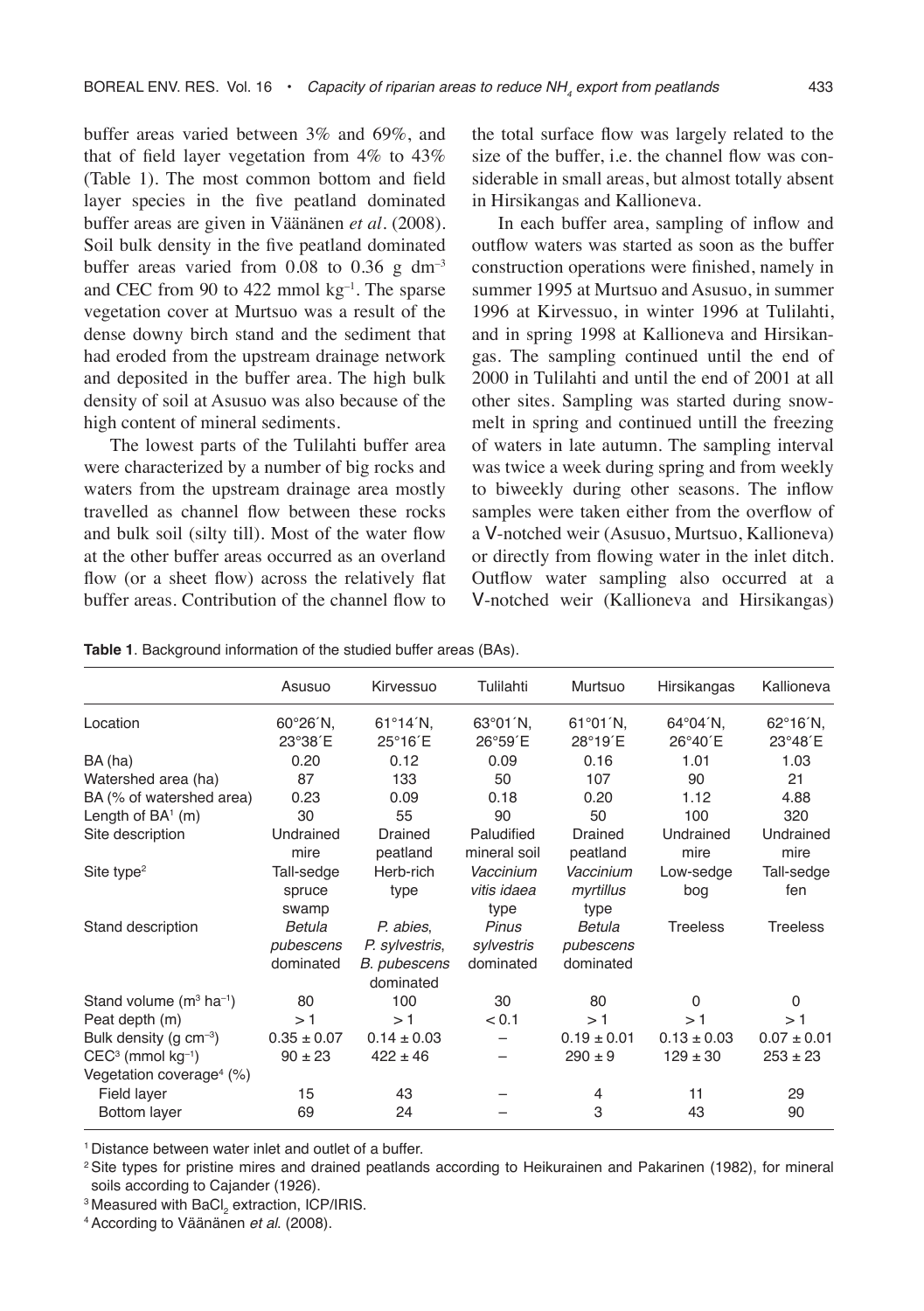or at a natural flow channel. In the laboratory, the water samples were filtered through 1.0  $\mu$ m fibre-glass filters and the filtrates were analyzed for  $NH_{4}$ -N with a Tecaton FIA analyser according to Jarva and Tervahauta (1993).

To increase the export of ammonium flowing into the buffer areas, ditch network maintenance operations (ditch cleaning and/or complementary ditching) were performed at the drainage areas above each buffer area. The maintenance operations were performed three years after the buffer construction at Kirvessuo and one year after the construction at the remaining five areas. The ditch network maintenance area accounted for about 16% of the catchment area at Murtsuo, 25% at Asusuo, 39% at Kirvessuo, 29% at Kallioneva, 32% at Tulilahti, and 65% at Hirsikangas.

#### **Calculations of the retention of**  $NH<sub>4</sub>$  **in the buffer areas**

The statistical significance of the measured changes in the  $NH_4$ -N concentrations before and after ditch network maintenance and between the inlet and outlet of the buffer area were calculated using a non-parametric Mann-Whitney-Wilcoxon test. It tests whether the median values of two populations differ. The significance level was set at 0.05.

To investigate the efficiency of buffer areas in reducing the  $NH_4$ -N export (kg a<sup>-1</sup>), we first calculated the annual  $NH_{4}$ -N export (kg a<sup>-1</sup>) above and below each buffer area. The annual  $NH_{4}$ -N export was computed in the following way. First, available  $NH_{4}$ -N concentration measurements were used to produce monthly mean concentration in ditch water above and below each buffer area. Concentration values for the months with no observations were interpolated from the closest available monthly values. Second, the monthly concentration was multiplied by monthly runoff, which was obtained using the data from the nearby research catchments of the Finnish Environment Institute (Fig. 1). Finally, the monthly exports were summed up to yield the annual export and the efficiency of the buffer areas in retaining  $NH_4$ -N was calculated by subtracting the annual ammonium export below the

buffer area from the export above the buffer area.

In the computation of the  $NH_4$ -N export, runoff was assumed to be unaffected by ditch network maintenance. The effect of ditch network maintenance on runoff is reported to be negligible in a number of earlier papers (e.g. Åström *et al.* 2001a, 2001b, 2002, Koivusalo *et al.* 2008) and many earlier sediment and nutrient export studies adopted this assumption in the estimation of export values in kg ha<sup>-1</sup> a<sup>-1</sup> (e.g., Joensuu *et al.* 2002, Nieminen *et al.* 2010).

The factors behind the variation in the annual  $NH_{4}$ -N retention efficiency were analyzed by a linear regression model. The mixed model approach was used in the model construction in order to account for autocorrelation between repeated measurements (McCulloch and Searle 2001). We identified two hierarchical levels of variation in the datasets: (a) between the buffer areas, and (b) within the buffer areas between the measurement occasions. The two hierarchical levels were used as the random variables in the models. The tested explanatory variables were the buffer size (ha), the relative buffer size ( $\%$  of catchment area), the buffer length (m) (Table 1), the coverage of buffer bottom and field layer vegetation  $(\%)$ , the volume of buffer tree stand  $(m<sup>3</sup> ha<sup>-1</sup>)$ , the soil bulk density (g cm<sup>-3</sup>), the soil CEC (mmol  $kg^{-1}$ ), the water flow (m<sup>3</sup> a<sup>-1</sup>) and the  $NH_{4}$ -N loading (kg a<sup>-1</sup>) to the buffer area. If the relationship of the explanatory variable against the dependent variable was nonlinear, the variables were linearized using the natural logarithm. When testing the effects of vegetation coverage and surface soil characteristics on the retention efficiency, only the five peatland dominated riparian buffers were included, i.e. the Tulilahti paludified mineral soil site was excluded.

The mixed model was constructed as follows:

$$
y_{ijl} = \alpha_{ij} + b_1 x_{1ij} + b_2 x_{2ij} + \dots + b_n x_{nij} + u_j + e_{ij} \tag{1}
$$

where  $y_{ijl}$  is the annual NH<sub>4</sub>-N retention (kg a<sup>-1</sup>) in year *i* in buffer area *j*,  $\alpha$  is the intercept,  $b_1$ ...  $b_n$  are the model parameters,  $x_{1ij}$ …  $x_{nij}$  are the explanatory variables,  $u_j$  is the random effect of the buffer area *j*, and  $e_{ii}$  is the random error that accounts for the within-buffer area variation among the  $NH_{4}$ -N observations. The underlying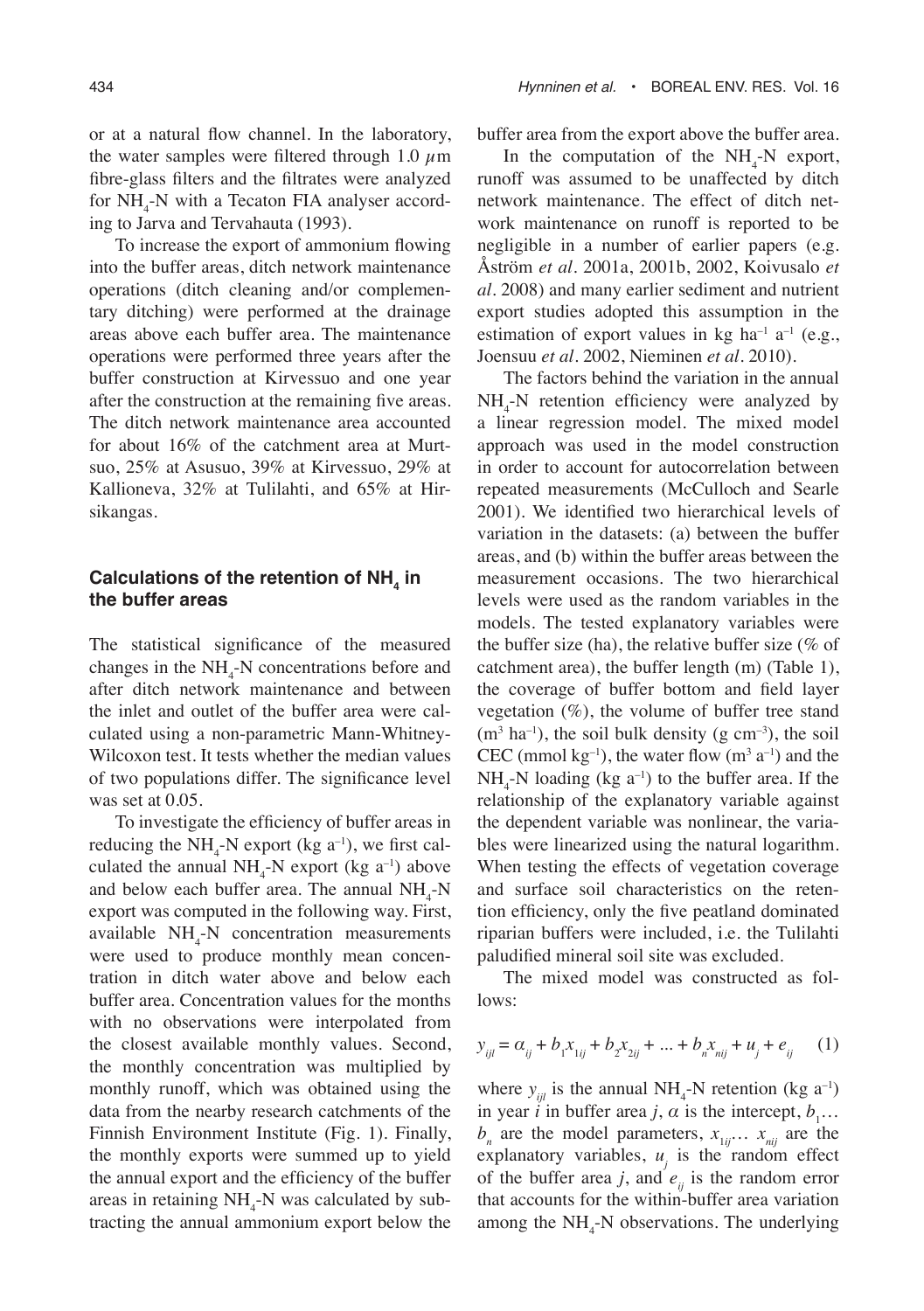assumption is that the random variables  $u_j$  and  $e_{ij}$ are uncorrelated and follow normal distributions with zero means.

The fixed and random parameters of the model were estimated simultaneously with the restricted iterative generalized least-square (RIGLS) method — which has been recommended for small samples — using the MLwiN software (Rasbash *et al.* 2001). The standard error of the parameter estimates was used to determine the significance of the parameter. A parameter was determined to be significant when its absolute value was two times greater than the estimate of the standard error. The value of –2(log-likelihood) was used to compare the overall goodness-of-fit of the models of increasing number of explanatory variables. The model was constructed by adding one variable after another until there was no significant improvement in the likelihood measure, or one or more of the explanatory variables became non-significant. The Akaike Information Criterion (AIC) was used as the test criterion when assessing the model improvement after adding one explanatory variable and finding the best-performing model. The performance of the model was evaluated by calculating the systematic error (Bias) and the explained variance of the total variation in the data ( $EV\%$ ).

## **Results**

Before ditch network maintenance, the  $NH_{4}$ -N concentrations in inflow and outflow waters of the buffer areas were low  $(< 0.07$  mg l<sup>-1</sup>) in Kirvessuo, Tulilahti and Asusuo, but sporadic high concentrations were observed in the inflow of Kallioneva and in the inflow and outflow of Hirsikangas and Murtsuo (Fig. 2). The average concentrations in Kallioneva after ditch network maintenance were  $0.063$  mg  $l<sup>-1</sup>$  in the inflow and  $0.004 \text{ mg }$  l<sup>-1</sup> in the outflow water. The inflow and outflow concentrations, respectively, after ditching from the other areas were: 0.005 and 0.006 mg  $l^{-1}$  in Asusuo, 0.048 and 0.022 mg  $l^{-1}$ in Hirsikangas,  $0.094$  and  $0.047$  mg  $l<sup>-1</sup>$  in Tulilahti,  $0.273$  and  $0.187$  mg  $l<sup>-1</sup>$  in Murtsuo; and 0.093 and 0.048 mg  $l^{-1}$  in Kirvessuo. According to the Mann-Whitney-Wilcoxon test, signifi-

cantly higher  $NH_4$ -N concentrations in the inflow to the buffer area occurred after ditch network maintenance than during pre-maintenance period in Murtsuo, Kirvessuo, Tulilahti, and Hirsikangas buffer areas. At Asusuo and Kallioneva, the ammonium concentrations in the inflow waters to buffer areas did not increase significantly by ditch network maintenance.

Before ditch network maintenance, the export of  $NH_4$ -N in kg a<sup>-1</sup> was higher in the outflow than in the inflow in Asusuo, Murtsuo, Tulilahti and Hirsikangas (Table 2). After ditch network maintenance, all buffer areas except for Asusuo had higher  $NH_{4}$ -N export above the buffer area than below it. The annual retention efficiency of  $NH_{4}$ -N at Kallioneva varied between 2.8 and 7.3 kg  $a^{-1}$  during three years following ditch network maintenance, and from 6.1 to 7.4 kg a–1 at Tulilahti (Table 2). Corresponding variations during two years following ditch network maintenance were from 12.2 to 21.5 kg  $a^{-1}$  at Kirvessuo, and from 4.0 to 7.9 kg  $a^{-1}$  at Hirsikangas. The retention of  $NH_4$ -N at Murtsuo was from 6.1 to 17.1 kg  $a^{-1}$  and from  $-1.4$  to 0.5 kg  $a^{-1}$  at Asusuo during four years after ditch-network maintenance.

According to the mixed model, the variation in  $NH<sub>4</sub>-N$  retention was mostly explained by the rate of  $NH_4$ -N loading into the buffer area, responsible alone for about 68% of the variation in  $NH_{4}$ -N retention efficiency (EV%, Table 3). Adding the buffer length or the water flow as explanatory variables into the model increased goodness-of-fit of the model, and their effects on the model performance were rather similar. EV% after adding the second, new variable was about 73% (Table 3). The bias of the model predictions was small, slightly overestimating the retention (Table 3). The buffer area bottom layer or field layer vegetation coverage, the buffer tree stand volume, the pristine or restored state of buffer, or the buffer soil characteristics (bulk density, CEC) tested as explanatory variables did not increase goodness-of-fit of the models.

The model simulations showed that the retention of  $NH_4$ -N was non-linearly and positively related to the buffer length and negatively to the volume of water discharging to the area (Figs. 3 and 4). Even more  $NH_4$ -N was released than retained in the buffer areas, when  $NH_{4}$ -N loading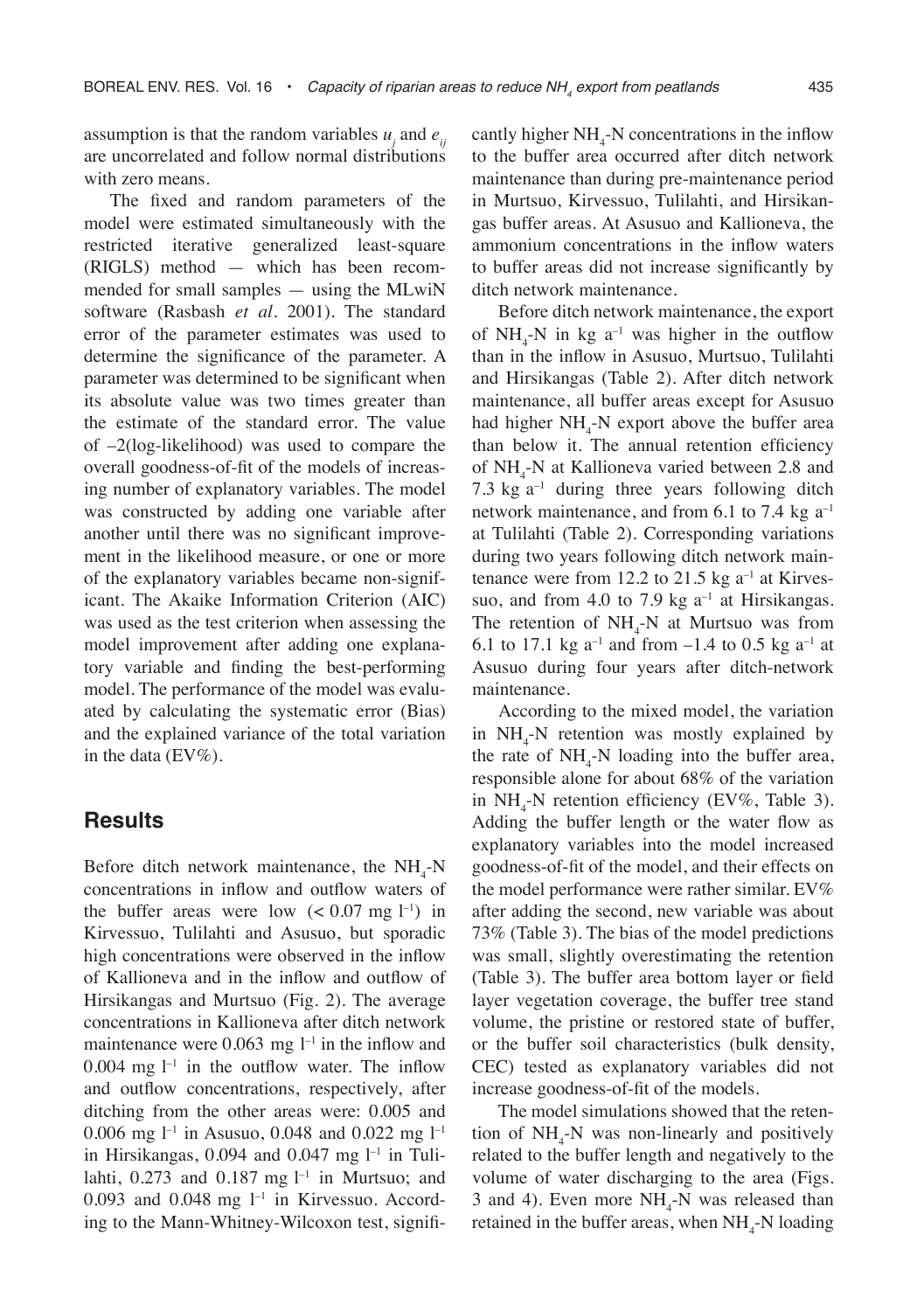

**Fig. 2**. Ammonium (NH<sub>4</sub>-N) concentrations in inflow and outflow waters of the buffer areas before and after ditch network maintenance.

was low. According to model simulations, the retention was near zero or negative, if the annual  $NH_{4}$ -N loading was 1 kg a<sup>-1</sup> and the annual water discharge to the buffer area more than 300 000  $m<sup>3</sup> a<sup>-1</sup>$  (Fig. 3). Negligible or negative retention occurred also under such conditions, where the  $NH_{4}$ -N loading was below 10 kg a<sup>-1</sup> and the length of the buffer area less than 40 m (Fig. 4).

## **Discussion**

We studied for the first time the nutrient retention efficiency of buffer areas in forested catchments under high loading that, instead of being caused by artificial nutrient addition, was due to actual forestry operation. However, our results were in agreement with the earlier artificial nutrient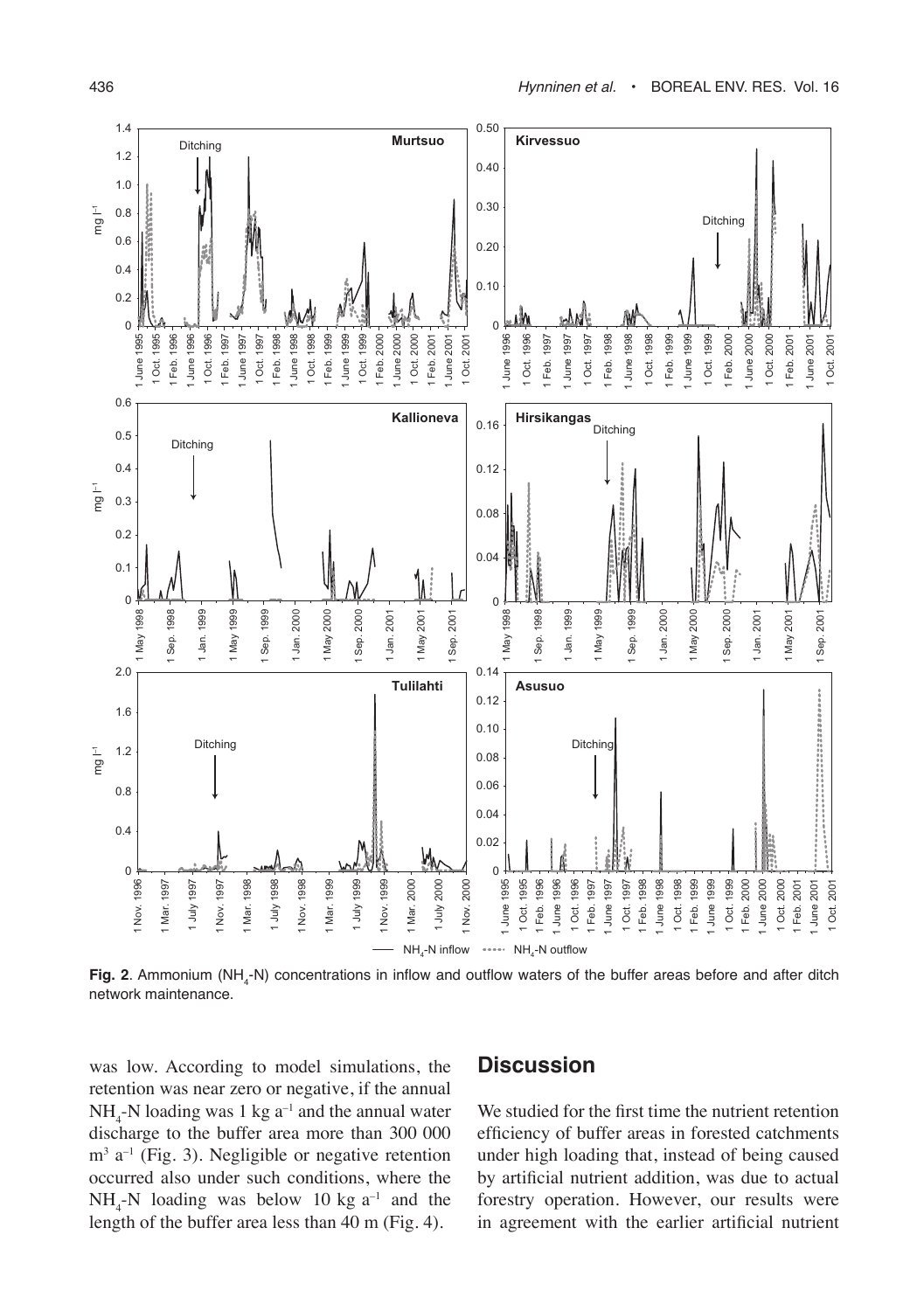| Buffer area | Years<br>from DNM      | Water flow<br>$(m^3 a^{-1})$ | $NH_{4}$ -N loading<br>$(kg a^{-1})$ | $NH_{4}$ -N retention |                               |
|-------------|------------------------|------------------------------|--------------------------------------|-----------------------|-------------------------------|
|             |                        |                              |                                      | $(kg a^{-1})$         | (% of $NH_{4}$ -N<br>loading) |
| Asusuo      | $-1$                   | 309190                       | 0.8                                  | $-0.5$                | $-54.5$                       |
|             | $+1$                   | 286370                       | 0.7                                  | $-1.4$                | $-196$                        |
|             | $+2$                   | 306670                       | 0.2                                  | $-0.0$                | $-11.9$                       |
|             | $+3$                   | 346650                       | 1.0                                  | 0.5                   | 50.0                          |
|             | $+4$                   | 358240                       | 1.2                                  | $-0.5$                | $-41.7$                       |
| Kirvessuo   | $-3$                   | 264590                       | 2.3                                  | 0.6                   | 26.1                          |
|             | $-2$                   | 443470                       | 5.7                                  | 1.8                   | 31.6                          |
|             | $-1$                   | 350050                       | 8.1                                  | 7.5                   | 92.6                          |
|             | $+1$                   | 394300                       | 57.7                                 | 12.2                  | 21.1                          |
|             | $+2$                   | 300030                       | 54.2                                 | 21.5                  | 39.7                          |
| Tulilahti   | $-1$                   | 130020                       | 0.6                                  | $-0.5$                | $-83.3$                       |
|             | $+1$                   | 141510                       | 8.2                                  | 6.1                   | 74.4                          |
|             | $+2$                   | 125690                       | 10.9                                 | 6.4                   | 58.7                          |
|             | $+3$                   | 109410                       | 9.8                                  | 7.4                   | 75.5                          |
| Murtsuo     | $-1$                   | 207850                       | 2.6                                  | $-2.2$                | $-84.6$                       |
|             | $+1$                   | 242670                       | 39.5                                 | 4.1                   | 10.4                          |
|             | $+2$                   | 244610                       | 30.3                                 | 10.3                  | 34.0                          |
|             | $+3$                   | 434990                       | 34.5                                 | 6.7                   | 19.4                          |
|             | 33.2<br>$+4$<br>268400 |                              | 19.2                                 | 57.8                  |                               |
| Hirsikangas | $-1$                   | 266730                       | 2.6                                  | $-0.3$                | $-11.5$                       |
|             | $+1$                   | 238460                       | 5.1                                  | 4.0                   | 78.4                          |
|             | $+2$                   | 254160                       | 11.3                                 | 7.9                   | 69.9                          |
| Kallioneva  | $-1$                   | 83400                        | 2.1                                  | 1.9                   | 90.5                          |
|             | $+1$                   | 55430                        | 6.3                                  | 6.3                   | 100                           |
|             | $+2$                   | 76460                        | 7.6                                  | 7.3                   | 96.1                          |
|             | $+3$                   | 80910                        | 3.2                                  | 2.8                   | 87.5                          |

**Table 2**. Mean water flow and NH<sub>4</sub>-N loading into buffer areas before and after ditch network maintenance (DNM) and NH $_4$ -N retention efficiency of the studied buffer areas.

**Table 3**. Regression models for the annual retention of NH<sub>4</sub>-N in the buffer areas (kg a<sup>-1</sup>). NH<sub>4</sub>-N inflow = ammonium load (kg a<sup>-1</sup>) into the buffer area;  $W_{\text{inflow}}$  = water inflow into the buffer area (m<sup>3</sup> a<sup>-1</sup>); BL = length of the buffer area (m).  $u_j$ = random effect of buffer area *j*;  $e_{\scriptscriptstyle{\parallel}}$  = random effect of the observation (i.e. the annual sum or the average value of the given explanatory variable) *i* in buffer area *j* (random error); SEM = standard error of mean, Bias = absolute bias (kg), EV% = explained proportion of the total variance.

| Explanatory<br>variable           | Model 1   |            | Model 2   |            | Model 3     |            |
|-----------------------------------|-----------|------------|-----------|------------|-------------|------------|
|                                   | Parameter | <b>SEM</b> | Parameter | <b>SEM</b> | Parameter   | <b>SEM</b> |
| <b>Fixed part</b>                 |           |            |           |            |             |            |
| $\alpha$                          | 1.203     | (0.816)    | 29.825    | 12.229     | $-6.307$    | 3.375      |
| $NH_{1}$ -N inflow                | 0.298     | (0.042)    | 0.317     | 0.038      | 0.306       | 0.038      |
| $In(W_{\text{inflow}})$           |           |            | $-2.363$  | 1.007      |             |            |
| In(BL)                            |           |            |           |            | 1.719       | 0.757      |
| Random part                       |           |            |           |            |             |            |
| ц                                 | 0.631     | (1.734)    | 0         |            | $\mathbf 0$ |            |
| $\boldsymbol{e}_{\boldsymbol{y}}$ | 8.922     | (2.887)    | 7.907     | 2.233      | 8.008       | 2.262      |
| <b>Bias</b>                       | $-0.318$  | $-0.316$   | $-0.274$  |            |             |            |
| EV%                               | 68.3      | 73.8       | 73.2      |            |             |            |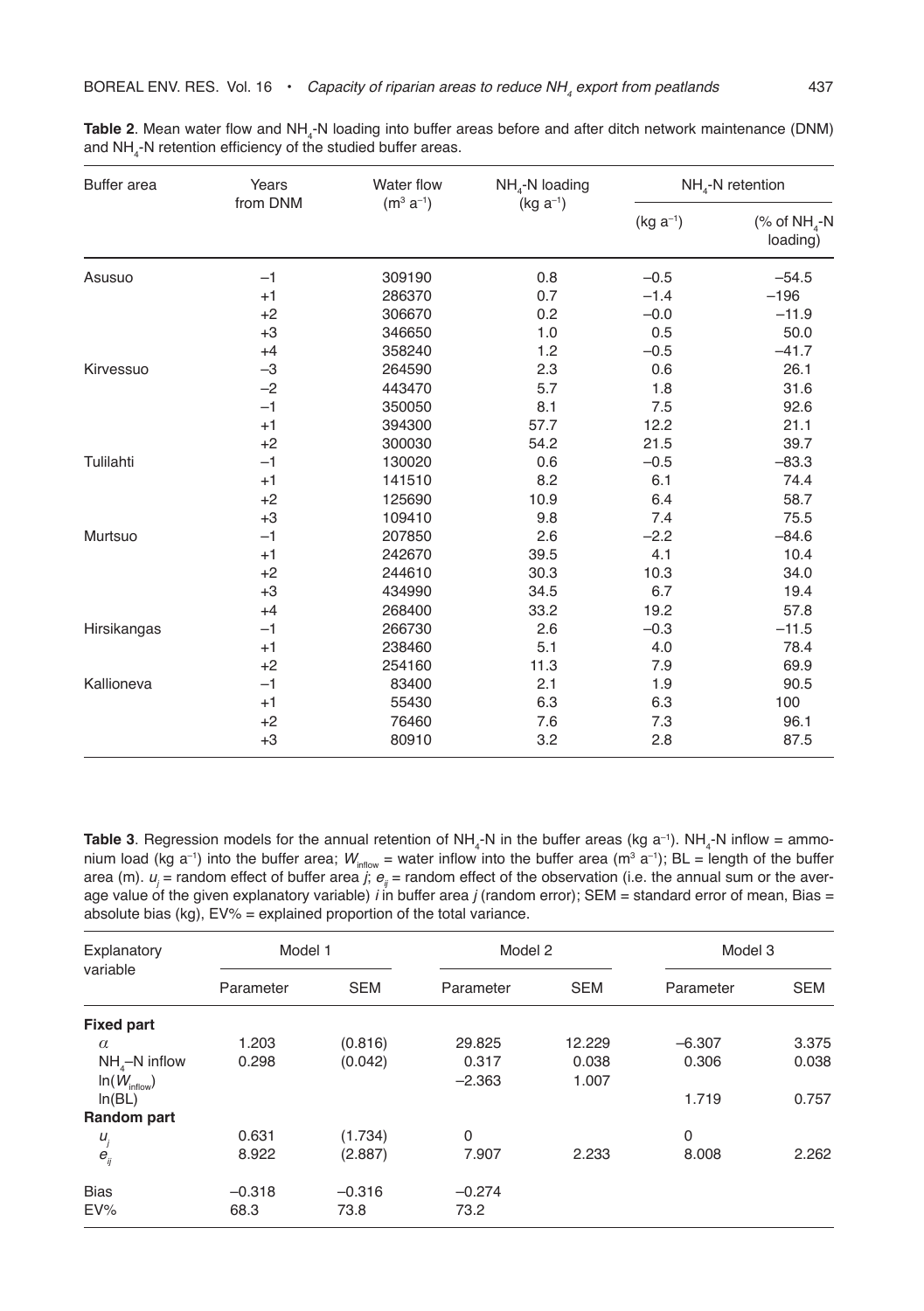30 25 Retention of NH<sub>4</sub>-N (kg) Retention of NH4–N (kg) 20 15 10 5 0 –5 0 50000 100000 150000 200000 250000 300000 350000 400000 Runoff  $(m^3 a^{-1})$  $NH_4$  inflow (kg) 1 ……………… 5 ------ 10 25 <del>— — — –</del> 50 <del>— — — —</del> 75 35 30 25 Retention of NH<sub>4</sub>-N (kg) Retention of NH4–N (kg) 20 15 10 5  $\mathsf{C}$ –5 0 50 100 150 200 250 300 350 Length of BA (m)  $NH_{4}$  inflow (kg) 1 ……………… 5 <del>------</del> 10  $25$  <del>- - -</del> - 50 ------ 75



**Fig. 4**. The simulated annual NH<sub>4</sub>-N retentions (kg  $a^{-1}$ ) in the buffer areas in relation to the length of the buffer area (m) with different annual  $NH_{4}$ -N loadings. The simulations have been performed by applying the model 3 presented in Table 3.

addition experiments and supported the finding that the key factors contributing to the retention efficiency were the nutrient loading and water flow into buffer area, and the size and shape of the buffer area (e.g. Väänänen *et al.* 2006, Väänänen *et al.* 2008, Vikman *et al.* 2010).

As compared with that in the earlier artificial nutrient addition experiments, however, the  $NH_{4}$ -N retention efficiency in the present study was lower. In a nutrient addition experiment by Vikman *et al.* (2010), large and long buffers were able to retain almost all of the 25 kg

of  $NH_{4}$ -N added during four days. According to the model simulations (Model 3, Fig. 4) in the present study, the retention efficiency for long buffers with similar annual  $NH_{4}$ -N loading would be less than half of the loading. Although the results of artificial nutrient addition experiments are not directly comparable with those of this study, it should be noted that the two largest buffers in the present study received relatively low loadings. As large buffers probably have potential to efficiently retain  $NH<sub>4</sub>$ -N from higher loadings as here, the results of this study could

35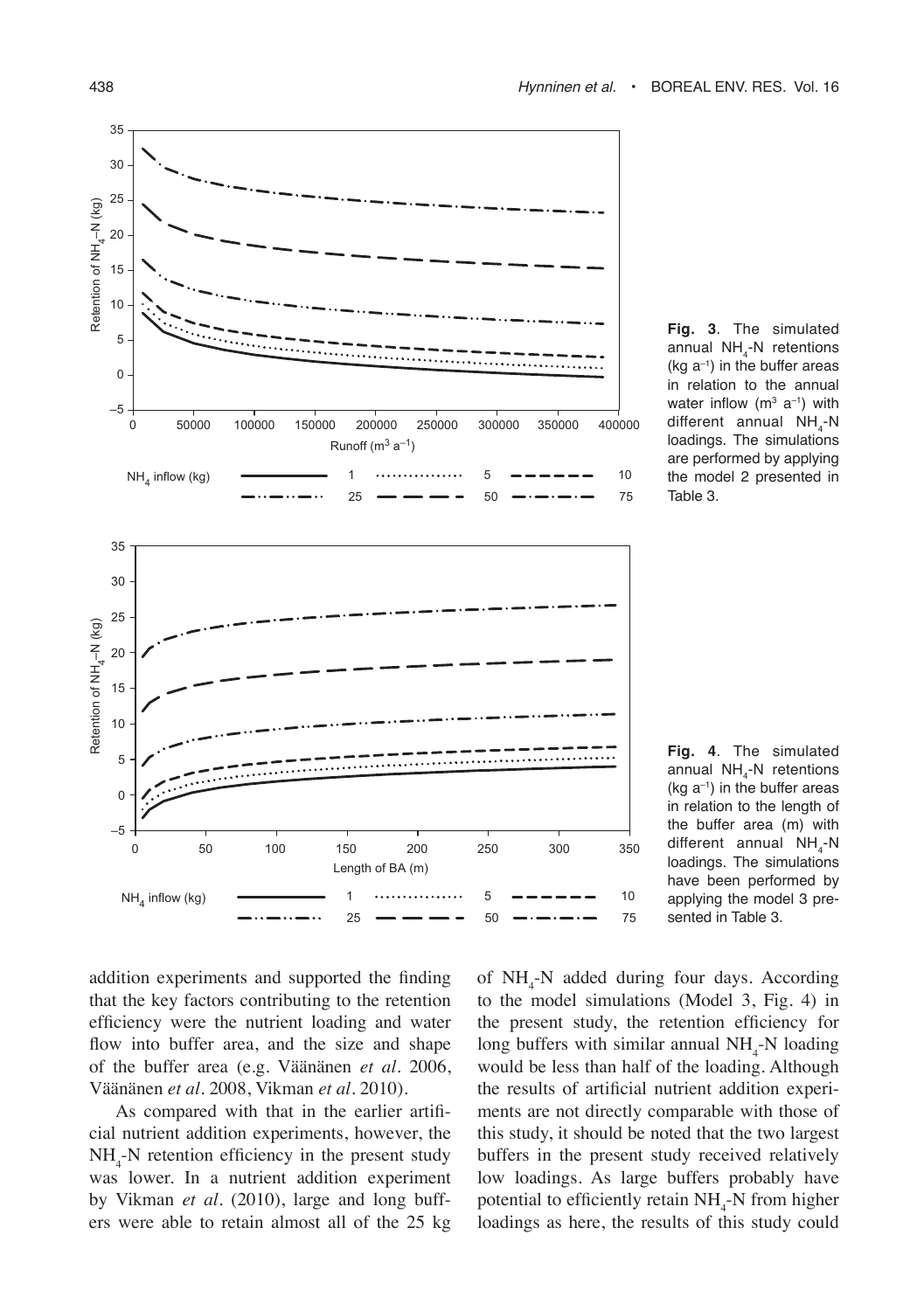probably overestimate the effect of  $NH_{4}$ -N loading on retention efficiency and the effects of other contributing factors, such as buffer size, may partly be hidden by the strong correlation between  $NH_{4}$ -N loading and retention efficiency. However, as the Asusuo buffer received low  $NH_{4}$ -N loading, the correlation between buffer size and  $NH_{4}$ -N loading was not particularly strong, indicating that the rate of  $NH_{4}$ -N loading may, after all, be the key factor for efficient  $NH_{4}$ -N reduction also for large buffers. Nevertheless, future studies should quantify the retention efficiency of large buffers under higher loadings as in the present study.

Although buffer vegetation and soil are the most probable sinks for ammonium, soil and vegetation characteristics were not significant in explaining ammonium retention efficiency. Again, this is most probable because their effects were hidden by the factors that, in this data set, were more significant for retention capacity.

The decrease in retention efficiency under high water flow as shown in the present study is probably caused by the fact that the contact time between through-flow water and soil and vegetation of the buffer is shorter in high flow than in low flow situations (Väänänen *et al.* 2008, Vikman *et al.* 2010). The formation of continuous flow channels across the buffer area during high flow episodes also greatly decreases the contact between nutrients in through-flow water and vegetative and soil sinks of the nutrients. The relationship between the buffer length and the retention efficiency is probably explained by the fact that the probability of the formation of continuous flow channels across the buffer area is lower for long buffers than short and wide buffers of the same size (Vikman *et al.* 2010). The models showed that the  $NH_{4}$ -N retention increased most sharply when the buffer length was < 50 m. In larger lengths, the retention levelled-out and the net retention was controlled more by the  $NH_{4}$ -N loading than buffer length (Fig. 4).

In conclusion, we showed that buffer areas can be used to decrease  $NH<sub>4</sub>$ -N transport from forested catchments, not only under transient high N loading as in earlier papers, but also during sporadically increased and long-lasting loading, which is typical for forestry areas after, e.g., forest harvesting or ditch network

maintenance. Our results supported the earlier investigations, where buffer areas were found to be inefficient for reducing nutrient loading that already is close to background levels of forested areas. In such a case, the buffer may even release nutrients into through-flow waters. When the loading rate increases high above the background level, efficient reduction in nutrient transport becomes possible by using peatland buffer areas. Besides the rate of nutrient loading, a factor behind efficient retention was the sufficient length of the buffer, whereas high volume of runoff decreased retention efficiency. The other buffer characteristics, such as the soil properties, the tree stand structure and the density of surface vegetation, were insignificant for ammonium retention efficiency.

*Acknowledgements*: The funding provided by Graduate School in Forest Sciences, Maj and Tor Nessling Foundation, Maa- ja vesitekniikan tuki ry. (MVTT) and Niemi Foundation is gratefully acknowledged.

## **References**

- Ahtiainen M. & Huttunen P. 1999. Long-term effects of forestry management on water quality and loading in brooks. *Bor*e*al Env*. *Res*. 4: 101–114.
- Åström M., Aaltonen E.-K. & Koivusaari J. 2001a. Impact of ditching in a small forested catchment on concentrations of suspended material, organic carbon, hydrogen ions and metals in stream water. *Aquat*. *Geochem*. 57: 57–73.
- Åström M., Aaltonen E.-K. & Koivusaari J. 2001b. Effect of ditching operations on stream-water chemistry in a boreal catchment. *Sci. Total Environ*. 279: 117–129.
- Åström M., Aaltonen E.-K. & Koivusaari J. 2002. Impact of forest ditching on nutrient loadings of a small stream - a paired catchment study in Kronoby, W. Finland. *Sci. Total Environ*. 297: 127–140.
- Bernot M., Tank T., Royer T. & David M. 2006. Nutrient uptake in streams draining agricultural catchments of the midwestern United States. *Freshwater Biol*. 51: 499–509.
- Binkley D., Burnham H. & Allen H.L. 1998. Water quality impacts of forest fertilization with nitrogen and phosphorus. *Forest Ecol*. *Manage*. 121: 191–213.
- Cajander A.K. 1926. The theory of forest types. *Acta Forestalia Fennica* 29: 1–108.
- Dorioz J., Wang D., Poulenard J. & Trévisan D. 2006. The effect of grass buffer strips on phosphorus dynamics — a critical review and synthesis as a basis for applicationin agricultural landscapes in France. *Agr*. *Ecosyst*. *Environ.* 117: 4–21.
- Dosskey M.G. 2001. Toward quantifying water pollution